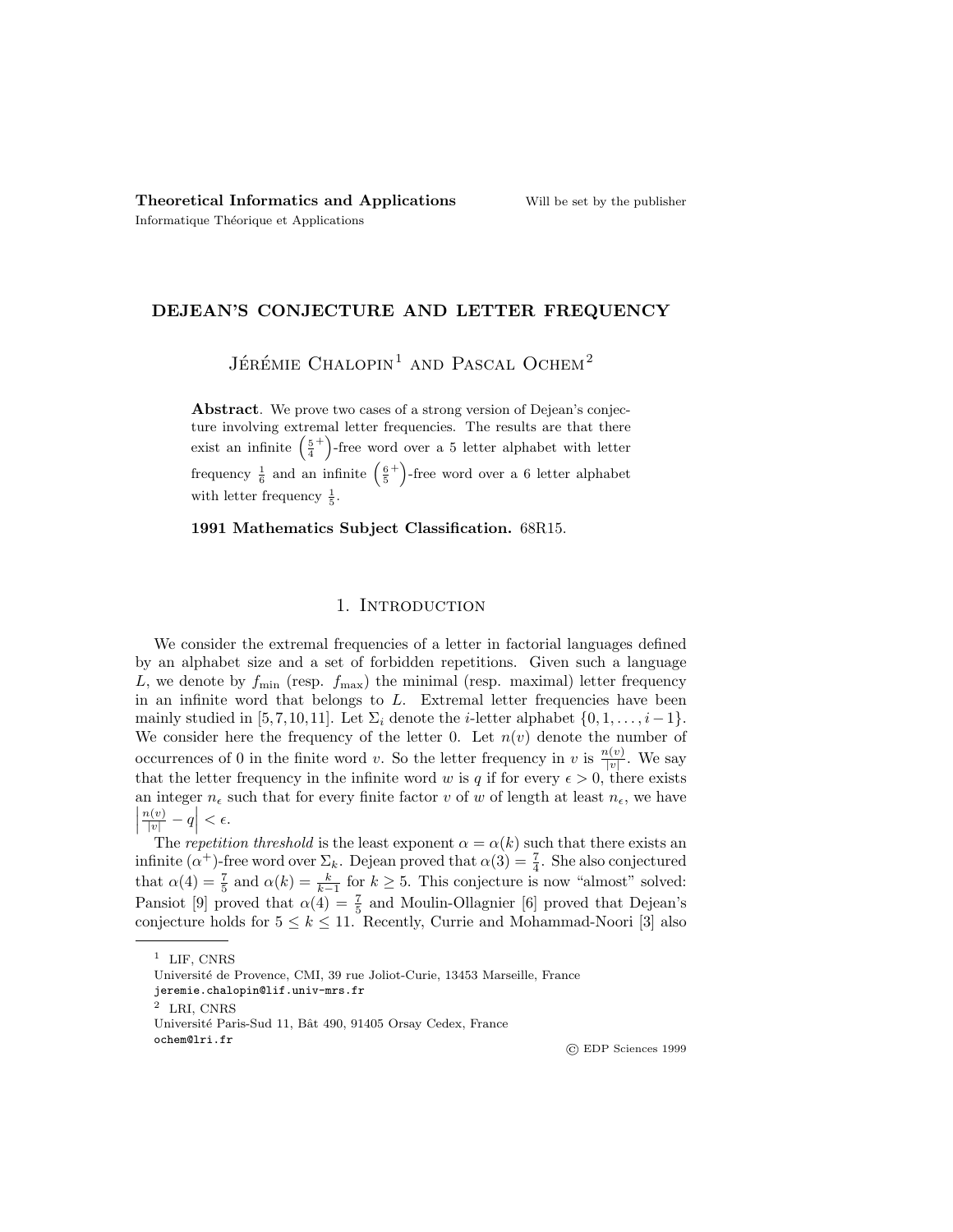proved the cases  $12 \leq k \leq 14$ , and Carpi [1] settled the cases  $k \geq 33$ . For more information, see [2].

In a previous paper, we proposed the following conjecture which implies Dejean's conjecture.

### Conjecture 1.1. [7]

- (1) For every  $k \geq 5$ , there exists an infinite  $\left(\frac{k}{k-1}\right)$ <sup>+</sup>)-free word over  $\Sigma_k$  with letter frequency  $\frac{1}{k+1}$ .
- (2) For every  $k \geq 6$ , there exists an infinite  $\left(\frac{k}{k-1}\right)$ <sup>+</sup>)-free word over  $\Sigma_k$  with letter frequency  $\frac{1}{k-1}$ .

It is easy to see that the values  $\frac{1}{k+1}$  and  $\frac{1}{k-1}$  in Conjecture 1.1 are best possible. For  $\left(\frac{5}{4}\right)$ <sup>+</sup>)-free words over  $\Sigma_5$ , we obtained  $f_{\text{max}} < \frac{103}{440} = 0.23409090 \cdots < \frac{1}{4}$  [7]. That is why Conjecture 1.1.2 is stated with  $k \geq 6$ .

In this paper, we prove the first case of each part of Conjecture 1.1:

#### Theorem 1.2.

- (1) There exists an infinite  $\left(\frac{5}{4}\right)$ <sup>+</sup>) -free word over  $\Sigma_5$  with letter frequency  $\frac{1}{6}$ .
- (2) There exists an infinite  $\left(\frac{6}{5}\right)$ <sup>+</sup>) -free word over  $\Sigma_6$  with letter frequency  $\frac{1}{5}$ .

The C++ sources of the programs and the morphisms used in this paper are available at: http://www.lri.fr/~ochem/morphisms/.

#### 2. Structure and encoding

In the following, a k-word will denote a  $\left(\frac{k}{k-1}\right)$ <sup>+</sup>)-free word w over  $\Sigma_k$ , for  $k \geq 5$ . We easily check that in a k-word, the distance between two consecutive occurrences of the same letter is either  $k-1$ , k, or  $k+1$ . This implies that if there exists an infinite k-word with letter frequency  $\frac{1}{k+1}$  (resp.  $\frac{1}{k-1}$ ), then there exists an infinite k-word such that the distance between consecutive occurrences of 0 is always  $(k + 1)$  (resp.  $(k - 1)$ ). Notice that 0's cannot be regularly spaced if the letter frequency is  $\frac{1}{k}$ . Such k-words in which 0's are regularly spaced are the catenation of factors of size  $k + 1$  (resp.  $k - 1$ ) of the form  $0\pi_1 \dots \pi_{k-1}\pi_1$ (resp.  $0\pi_1 \ldots \pi_{k-2}$ ), where  $\pi$  is a permutation of the elements  $[1, \ldots, k-1]$ . Let  $\Pi_k$  denote the set of permutations of  $[1, \ldots, k-1]$ . The k-word w can thus be encoded by the word  $p \in \Pi_k^*$  consisting in the catenation of the permutations that correspond to the factors of size  $k + 1$  (resp.  $k - 1$ ) in w.

Let  $p = p_0p_1p_2...$  be the code of w and we suppose that  $p_0$  is the identity. We now encode p by the word  $c = c_0 c_1 c_2 \cdots \in \Pi_k^*$  such that  $p_{i+1} = c_i(p_i)$ . Notice that whereas any permutation in  $\Pi_k$  may appear in p, only a small subset  $S \subset \Pi_k$  of permutation can be used as letters in c. This is because the latter permutations rule the transition between two consecutive factors  $w_i$  and  $w_{i+1}$  in w, and then  $w_iw_{i+1}$  has to be  $\left(\frac{k}{k-1}\right)$  $^{+}$ )-free.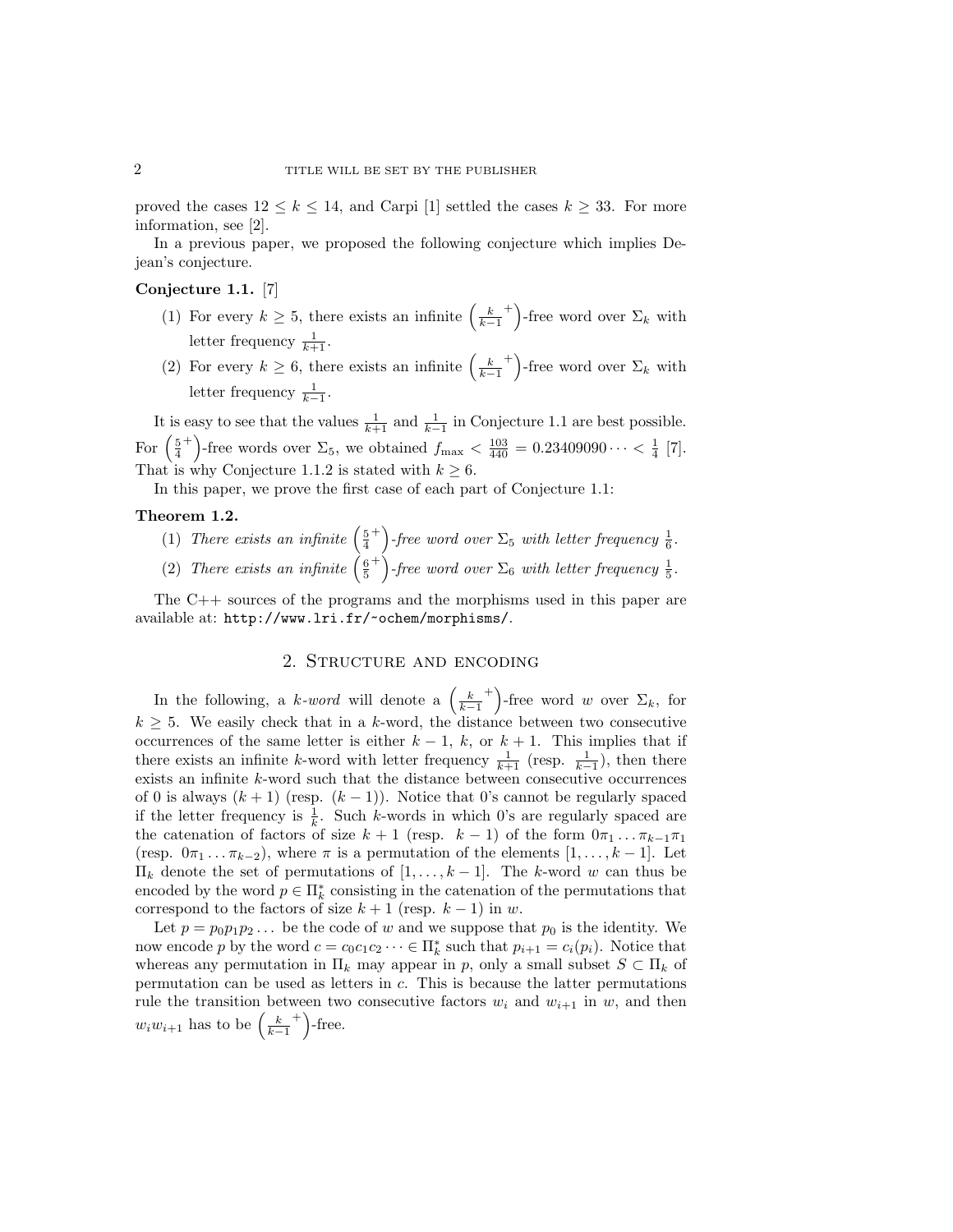In the following, we will call *coding word* a word over  $S^*$  consisting of the transition permutations for a k-word. Moreover, if the transition corresponding to a coding word c is the identity of  $\Pi_k$ , we will say that c is an identity.

**Remark 2.1.** If a coding word c is an identity, then every conjugate (cyclic shift) of  $c$  is also an identity.

### 3. Proof of main result

Let us consider the possible transitions for 5-words with letter frequency  $\frac{1}{6}$ . There are exactly two of them:

• 012341024312 corresponds to the transition permutation 2431 (noted 0).

• 012341032143 corresponds to the transition permutation 3214 (noted 1).

There are also exactly two possible transitions for 6-words with letter frequency  $\frac{1}{5}$ :

- 0123405132 corresponds to the transition permutation 51324 (noted 0).
- 0123405213 corresponds to the transition permutation 52134 (noted 1).

In both cases, we have  $|S| = 2$  and we construct a suitable infinite code c as the fixed point of the following binary endomorphisms:

- For 5-words with letter frequency  $\frac{1}{6}$ :
	- 0 7→ 010010010100101001001001010100101001001001010010101001001001010 1 7→ 100101001001010100101001001010100101001001001010010010010100101
- For 6-words with letter frequency  $\frac{1}{5}$ :  $0 \mapsto 0010010100111000110100010$  $1 \mapsto 1000100111000100110100011$

These morphisms m satisfy the following properties:

- (1) m is q-uniform, that is, for all  $i \in \Sigma_2$ , we have  $|m(i)| = q$ .
- (2) m is synchronizing, which means that for any  $a, b, c \in \Sigma_2$  and  $s, r \in \Sigma_2^*$ , if  $m(ab) = rm(c)s$ , then either  $r = \varepsilon$  and  $a = c$  or  $s = \varepsilon$  and  $b = c$ .
- (3) for all  $i \in \Sigma_2$ , we have  $m(i) = if i$  and the factor if is an identity (thus fi is also an identity by Remark 2.1).

Let  $\Phi$  denote the decoding function. In the case of 6-words, we thus have  $\Phi(0) = 0123405132, \Phi(1) = 0123405213$  and  $\Phi(c = m^{\omega}(0)) = w$ . We have checked that for every factor x of c of size at most  $2kq$ ,  $\Phi(x)$  is  $\left(\frac{k}{k-1}\right)$  $^{+}$ )-free.

Let f be a smallest repetition in w of exponent strictly greater than  $\frac{k}{k-1}$ . This repetition in w implies that there is a repetition  $r = i s$  in c whose prefix i is an identity. Since  $|s| \geq 2q$ , s contains a full m-image. So |i| and |s| are multiples of q because m is synchronizing. By property 3 and Remark 2.1, we can assume without loss of generality that  $|i|$  starts at the beginning of an m-image. Then our repetition is of the form  $r = is = m(i')m(s') = m(i's') = m(r')$ . By property 3, r' is a repetition whose prefix i' is an identity, and thus the factor  $\Phi(r')$  is a repetition